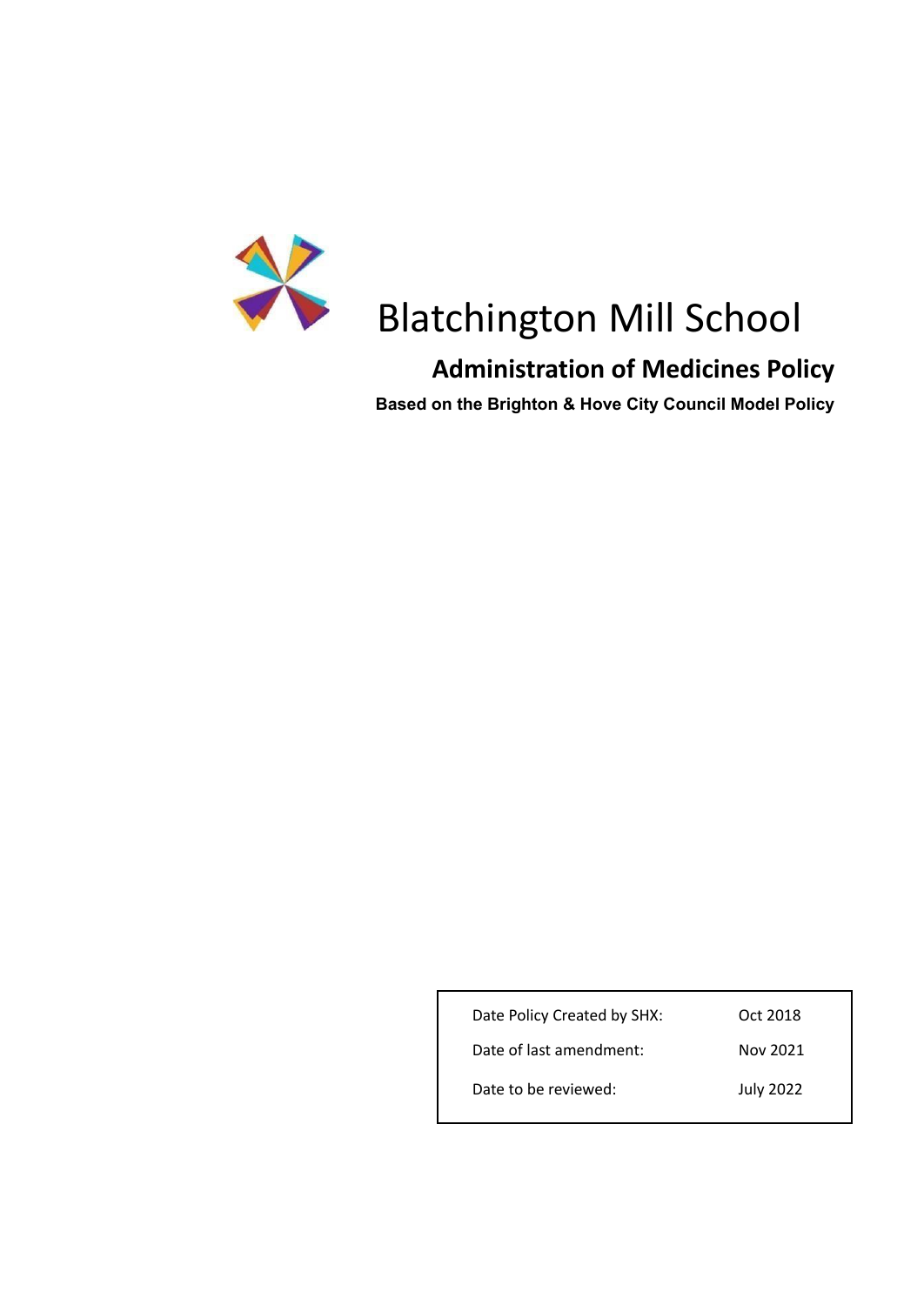

## **Contents**

| 1. Introduction                                   | $\overline{2}$ |
|---------------------------------------------------|----------------|
| 2. Known Medical Conditions                       | 3              |
| 3. Roles and Responsibilities                     | 4              |
| 4. Procedures for the Administration of Medicines | 5              |
| 5. Staff Training                                 | 7              |
| 6. Self-Management                                | 7              |
| 7. Refusal of Medicine                            | 8              |
| 8. Educational Visits                             | 8              |
| 9. Sporting Activities                            | 9              |
| 10. Equality, Diversity and Inclusion             | 9              |
| 11. Confidentiality                               | 9              |
| 12. Policy Review                                 | 10             |
| 13. Appendices                                    | 10             |

## <span id="page-1-0"></span>**1. Introduction**

Blatchington Mill School aims to effectively support individual children with medical needs and to enable pupils to achieve regular attendance. We also ensure that all children are given the opportunity to participate fully in all aspects of school life, including Physical Education (PE), Science, Design, educational visits, outings, field trips and extracurricular activities. This is in line with our policies on Special Educational Needs and Disabilities, and on Equalities

|         |          | Doc. |           |
|---------|----------|------|-----------|
| Date:   | 23.8.17  |      | $HS-S-20$ |
|         |          | Ref: |           |
| Adapted |          |      |           |
|         | 25.10.18 | 2    |           |
| by BMS  |          |      |           |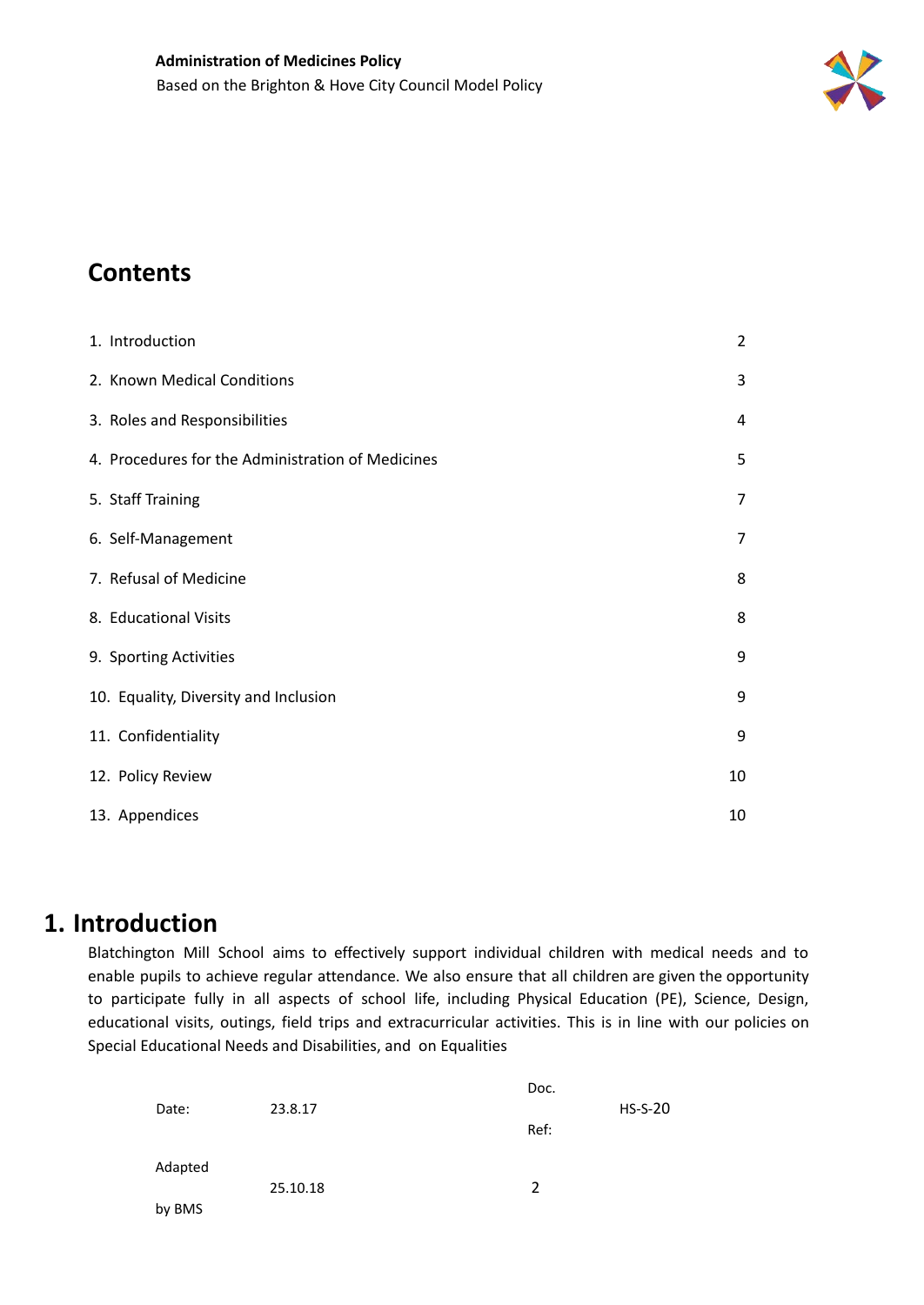

#### **It is the policy of Blatchington Mill School to administer medicines/ prescribed medication only** to pupils where doing so will enable the individual to participate fully in all aspects of school life.

Any medicines stored and administered within school are handled in a safe and monitored environment. This policy has been written using guidance from the DFE ['Supporting](https://www.gov.uk/government/publications/supporting-pupils-at-school-with-medical-conditions--3) pupils with medical conditions at [school'](https://www.gov.uk/government/publications/supporting-pupils-at-school-with-medical-conditions--3) guide and Brighton and Hove City Council Administration of Medicines Standard HS–S-32.

Children with medical needs have the same rights of admission to a school or setting as other children. Most children will at some time have short-term medical needs e.g. finishing a course of medicine such as antibiotics. Some children however have longer term medical needs and may require medicines on a long-term basis to keep them well, for example children with well-controlled asthma, epilepsy or cystic fibrosis. In line with government guidelines we would ask that children are not sent to school when they are clearly unwell or infectious.

## <span id="page-2-0"></span>**2. Known Medical Conditions**

Parents / Carers have the prime responsibility for their child's health and as such, should provide Blatchington Mill School with information about their child's medical condition, either upon admission or when their child first develops a medical need. Where a pupil is identified as having a chronic or long-term medical condition, a health care plan will be drawn up in conjunction with parents/carers and all health care professionals involved.

#### **Communicating Medical Conditions to Relevant Staff**

The following methods will be used to ensure all relevant staff are aware of the pupils medical condition (with appropriate consideration of pupil confidentiality and date protection):

- A list of all children within the school with any known medical condition is maintained by the First Aid Lead. It is stored on the school portal Staff Channel/Health and Safety which is accessible to all school staff, a link to this is sent by email to all staff. The list also has information of what to do in an emergency. This is updated by the First Aid Lead when there are changes or annually at the least.
- Students' electronic files include information about significant medical conditions.
- Cover work set for agency and supply staff will include information on the students in the class and this will refer to significant medical needs.

| Date:   | 23.8.17  | Doc. | $HS-S-20$ |
|---------|----------|------|-----------|
|         |          | Ref: |           |
| Adapted | 25.10.18 | 3    |           |
| by BMS  |          |      |           |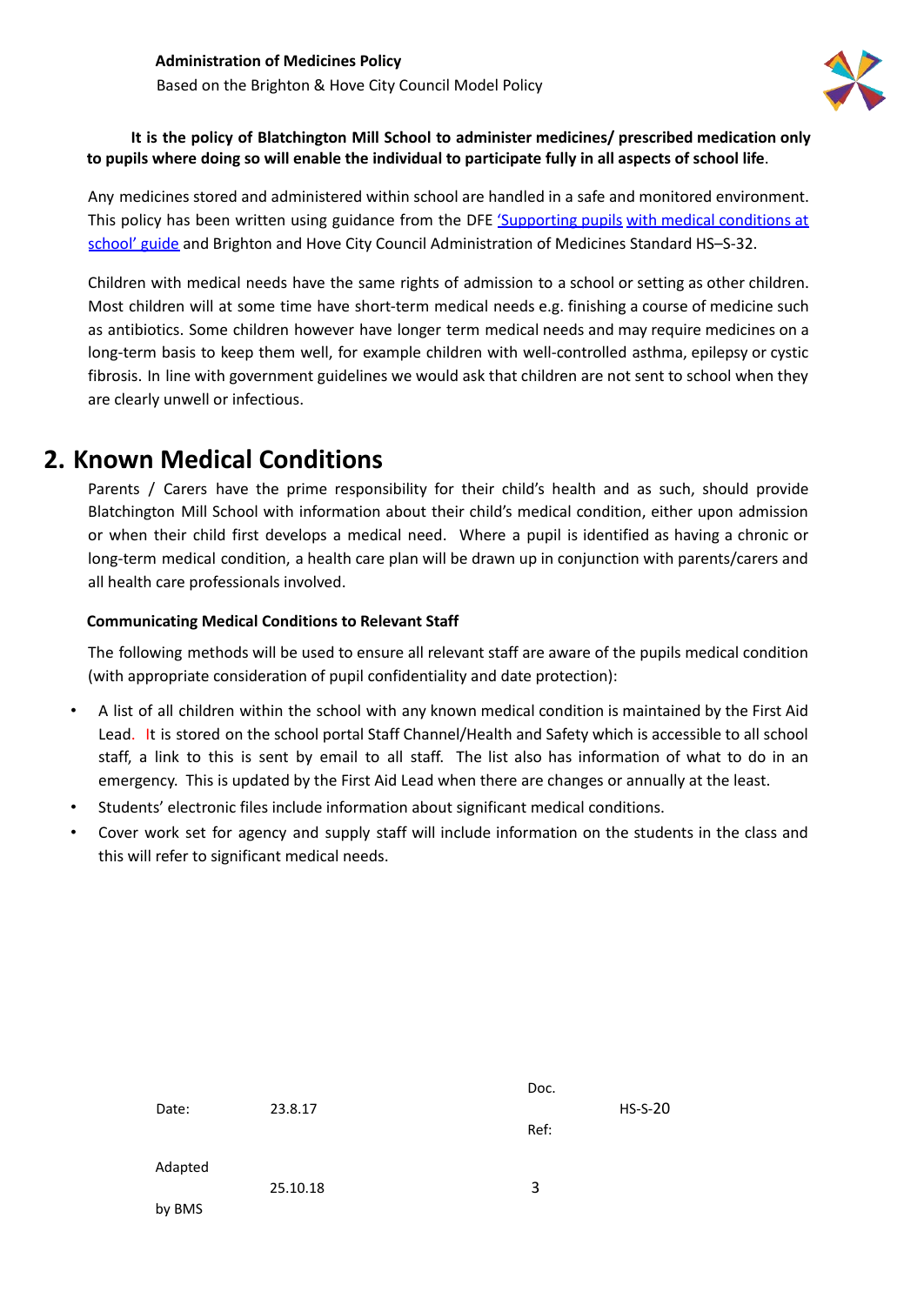

 $\overline{\phantom{0}}$ 

## <span id="page-3-0"></span>**3. Roles and Responsibilities**

#### **School Staff**

At Blatchington Mill School the person responsible for the management of meeting the medical needs of pupils/ administration of medication is the First Aid Lead, this position is line managed by the School Business Manager. The head teacher maintains the overall responsibility for implementing the policy.

| The following staff have a role in the management of medication at the schools: |                    |  |
|---------------------------------------------------------------------------------|--------------------|--|
| Role                                                                            | Name and Job Title |  |

| Role                                                                         | Name and Job Title                                       |
|------------------------------------------------------------------------------|----------------------------------------------------------|
| Administration of medication                                                 | First Aid Lead & first aid trained staff who<br>deputise |
| Managing storage of medication                                               | First Aid Lead, SENCO                                    |
| parents/<br>medication<br>Returning<br>to<br>guardians for disposal          | First Aid Lead                                           |
| that medication has been<br>Checking<br>removed at the end of each half term | First Aid Lead                                           |

There is no legal duty on non-medical staff to administer medicines or to supervise a child taking it, however some staff may have it included within their job description. Where staff do undertake to agree to administer medication:

- Each request should be considered on individual merit and staff have the right to refuse to be involved
- Staff should understand the basic principles and legal liabilities involved and have confidence in dealing with any emergency situations that may arise
- Regular training relating to emergency medication and relevant medical conditions should be undertaken

#### **Parents / Carers**

- Parents should not send a child to school if they are infectious or not well enough, the app Study Bugs can provide guidance from Health Bodies in relation to whether or not a student should attend with a specific condition.
- Where medication is required to be administered by school staff, this must be agreed and the Parent / Carer **must sign a Consent Form** (verbal instructions cannot be accepted)
- If it is known that pupils are self-administering medication in school on a regular basis, a completed Consent Form is still required from the Parent / Carer (verbal instructions cannot be accepted)

|         |          | Doc. |           |
|---------|----------|------|-----------|
| Date:   | 23.8.17  |      | $HS-S-20$ |
|         |          | Ref: |           |
| Adapted |          |      |           |
|         | 25.10.18 | 4    |           |
| by BMS  |          |      |           |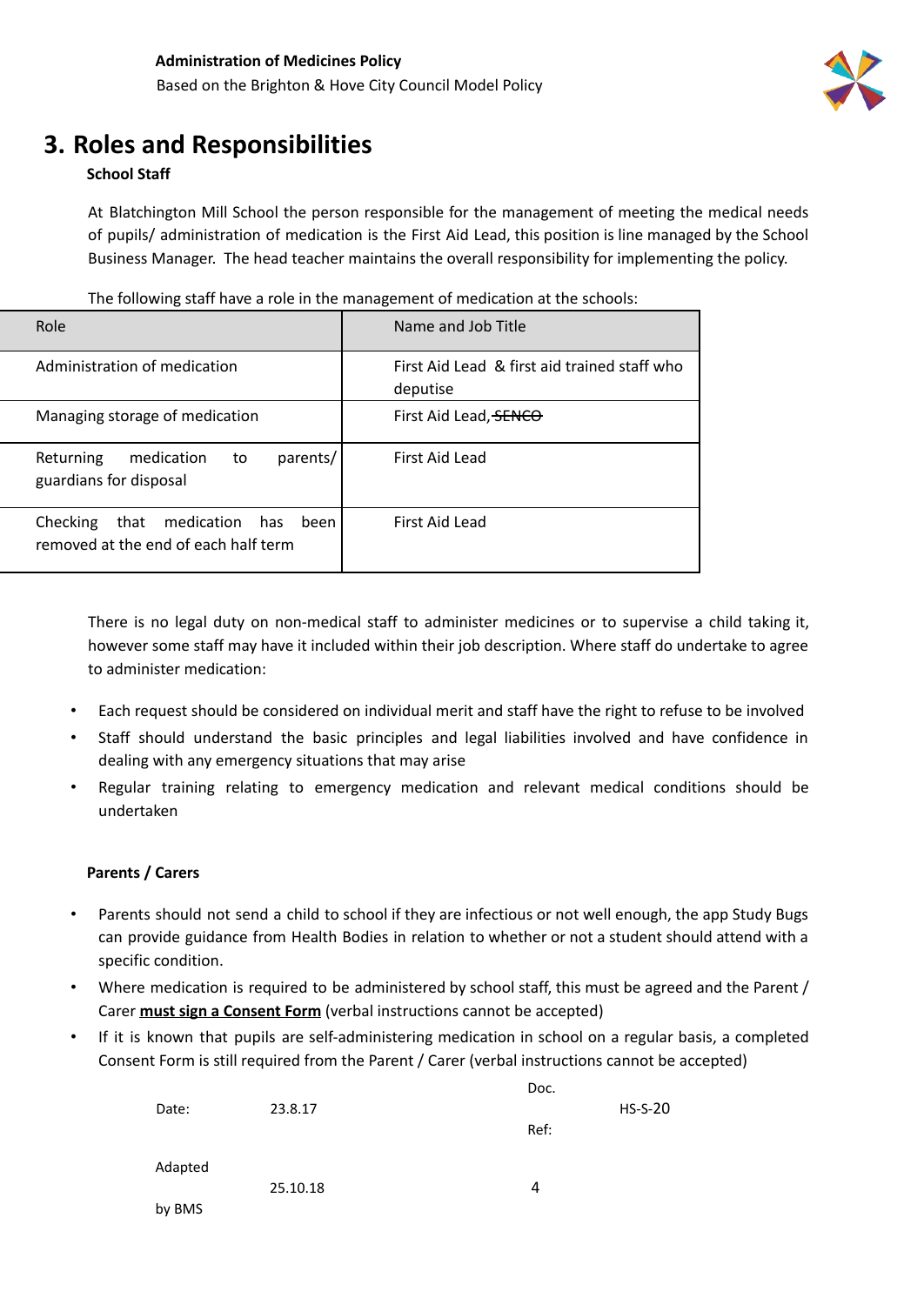#### **Administration of Medicines Policy** Based on the Brighton & Hove City Council Model Policy



- All medicines must be in their original packaging with the pharmacists dispensing label
- Parents / Carers need to ensure there is sufficient medication and that the medication is in date
- An appropriate medicine spoon, medicine pot or oral medicines syringe must be provided by the Parent / Carer
- Medication must be replaced by Parents / Carers at the request of relevant school/health professional
- First Aid Lead informs parents/carers of date expiring medicines and disposes of all expire medicines.

## <span id="page-4-0"></span>**4. Procedures for the Administration of Medicines**

#### **Storing Medicines**

- All medicines will be stored in a lockable cabinet during the day or a fridge in the first aid room.
- All medication is held in the medical room and is managed by the First Aid Lead
- When items such as asthma inhalers and automatic adrenaline injectors (AAIs) need to be readily available to pupils at all times, these will be kept in the child's bag, Where children need to have an AAI on their person at all times (as advised by healthcare professionals) they will use a clear box, or pencil case type bag kept in their bag/ or ruck sack
- Controlled medication (e.g. Class 1 and 2 drugs such as "Ritalin" prescribed for Attention Deficit Syndrome) are kept in the safe in the medical room, and a written stock record is kept to comply with the Misuse of Drugs Act legislation.

#### **Administering Medication**

- The dose of a liquid medicine must be carefully measured in an appropriate medicine spoon, medicine pot or oral medicines syringe provided by the parent
- Tablets or capsules must be given with a glass of water
- The record of medication administered will be completed each time medication is given including the time and dose given.

#### **Prescribed Medicines**

- Medicines should only be taken to school where it would be detrimental to a child's health if the medicine were not administered during the school day
- Blatchington Mill School can only accept medicines that have been prescribed by a doctor, dentist, nurse prescriber or pharmacist prescriber
- Medicines should always be provided in the original container as dispensed by a pharmacist and include the prescriber's instructions for administration – the following must be clearly shown on the label as follows:

|         |          | Doc. |           |
|---------|----------|------|-----------|
| Date:   | 23.8.17  |      | $HS-S-20$ |
|         |          | Ref: |           |
|         |          |      |           |
| Adapted |          |      |           |
|         | 25.10.18 | 5    |           |
| by BMS  |          |      |           |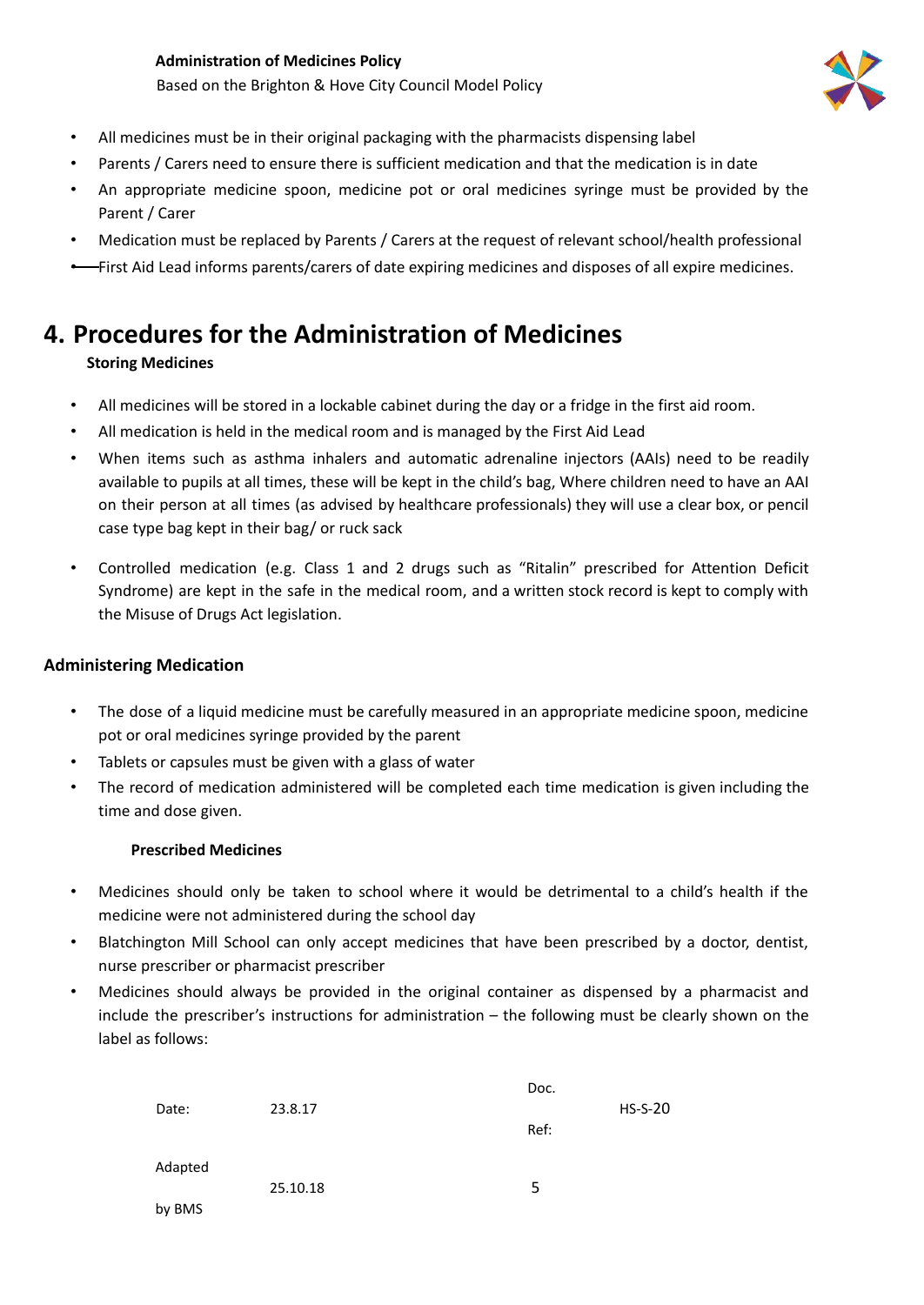#### **Administration of Medicines Policy**

Based on the Brighton & Hove City Council Model Policy

- Child's name
- date of birth
- Name and strength of medication
- Dose
- **Expiry dates whenever possible**
- Dispensing date/pharmacists detail
- Some medicines, such as antibiotics, must be taken at a specific time in relation to food this will be written on the label, and the instructions on the label must be carefully followed
- The Parent / Carer should make arrangements to collect the medicine from the medical room at the end of the day unless alternative arrangements are made with the school staff. The medication in/ out log will be completed to document that medication has been removed/ disposed of.
- Medicines will not be handed to a child to take home unless agreed as in Self-Management below

#### **'Spare' Emergency Medication**

Schools are now permitted to keep a salbutamol inhaler and/or an automatic adrenaline injector (AAI) on their premises, bought from a pharmaceutical supplier without prescription to use in emergencies when a child cannot access their own inhaler or AAI. (At time of writing there is a shortage of AAIs and so spares are not available). The following arrangements are in place to manage the spare medication in the school:

| Where the salbutamol inhaler / AAI will<br>be stored                                                                       | All medication is kept in the medical room                                                                                                |
|----------------------------------------------------------------------------------------------------------------------------|-------------------------------------------------------------------------------------------------------------------------------------------|
| Who checks the salbutamol inhaler / AAI<br>to ensure it is in date and when                                                | First Aid Lead Termly                                                                                                                     |
| Who will administer it in an emergency                                                                                     | First Aiders/staff trained in using AAI Lists of<br>staff trained in the use of AAIs are displayed at<br>points around school.            |
| How the school will ensure it is only used<br>for children that have been prescribed<br>their own salbutamol inhaler / AAI | All staff have access to a list of the student's<br>with medical conditions. The medical<br>information is also on SIMS under Medical (7) |
| Who is responsible for disposing of and<br>replacing the salbutamol inhaler / AAI                                          | First Aid Lead                                                                                                                            |

25.10.18 6

Date: 23.8.17 HS-S-20

Doc. Ref:

Adapted

by BMS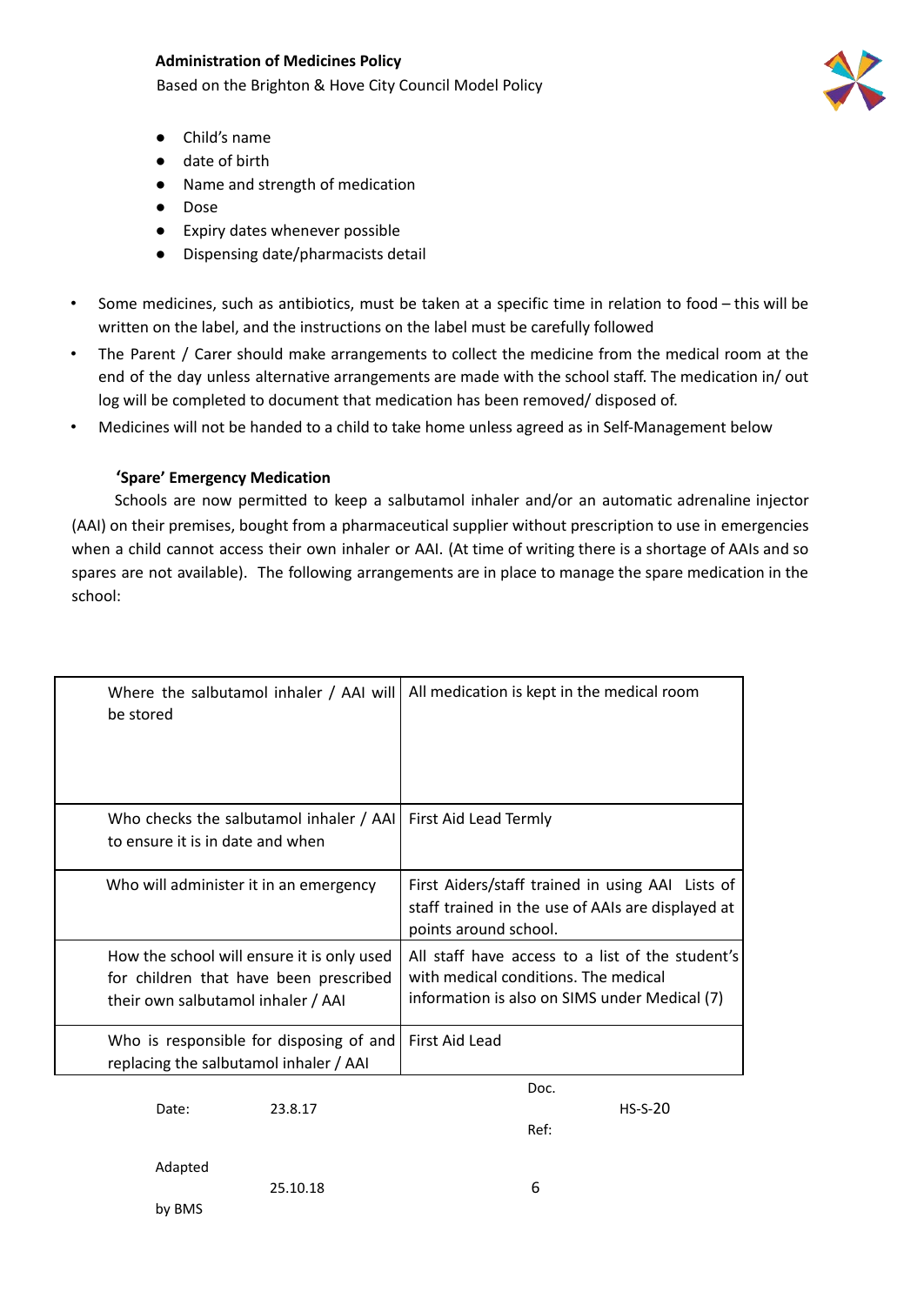

#### **Non- Prescribed Medicines**

- The requirements for consent and the procedure for administering non-prescribed medication is the same for prescribed medication with the exception of the need for a pharmacy dispensing label.
- Dosing and frequency of the medication must be instructed in writing by the parent and documented on the consent form. The dosage and frequency of dosing will follow that outlined on the original packaging of the medication.
- School staff will not administer non-prescription medication outside of the dosing and frequency periods given by the parent/ carer.
- On occasions a dose of Paracetamol will enable a student to stay at school.

Only students for whom the school has parent/carer's permission can receive Paracetamol. It is only the First Aid Lead who can administer this and this must be logged. The First Aid Lead

will call home before Paracetamol is administered.

## <span id="page-6-0"></span>**5. Staff Training**

- Any staff required to administer medicines will receive appropriate training. The school nurse trains staff annually on how to use AAI. First Aid training takes place every 3 years from an appropriate provider.
- Where applicable (e.g. for some intimate medical interventions) a nurse/ medical practioner will deliver the training and sign off a 'Confidence to practice' statement (See the Council's 'Delivery of Medical Interventions by Non-Medical Staff Guidance' available on the health & safety resource pages on BEEM for further information)
- Staff will receive annual refresher training where required (e.g. as indicated in the care plan or confidence in practice statement).

## <span id="page-6-1"></span>**6. Self-Management**

Older pupils with a long-term illness should, whenever possible, assume complete responsibility for their medication, under the supervision of their Parents / Carers.

It should be noted, however, that children develop at different rates and so the ability to take responsibility for and to manage their own medicines varies. This should be borne in mind when making a decision about transferring responsibility to a child or young person. There is no set age when this transition should be made.

| Date:   | 23.8.17  | Doc. | $HS-S-20$ |
|---------|----------|------|-----------|
|         |          | Ref: |           |
| Adapted |          | 7    |           |
| by BMS  | 25.10.18 |      |           |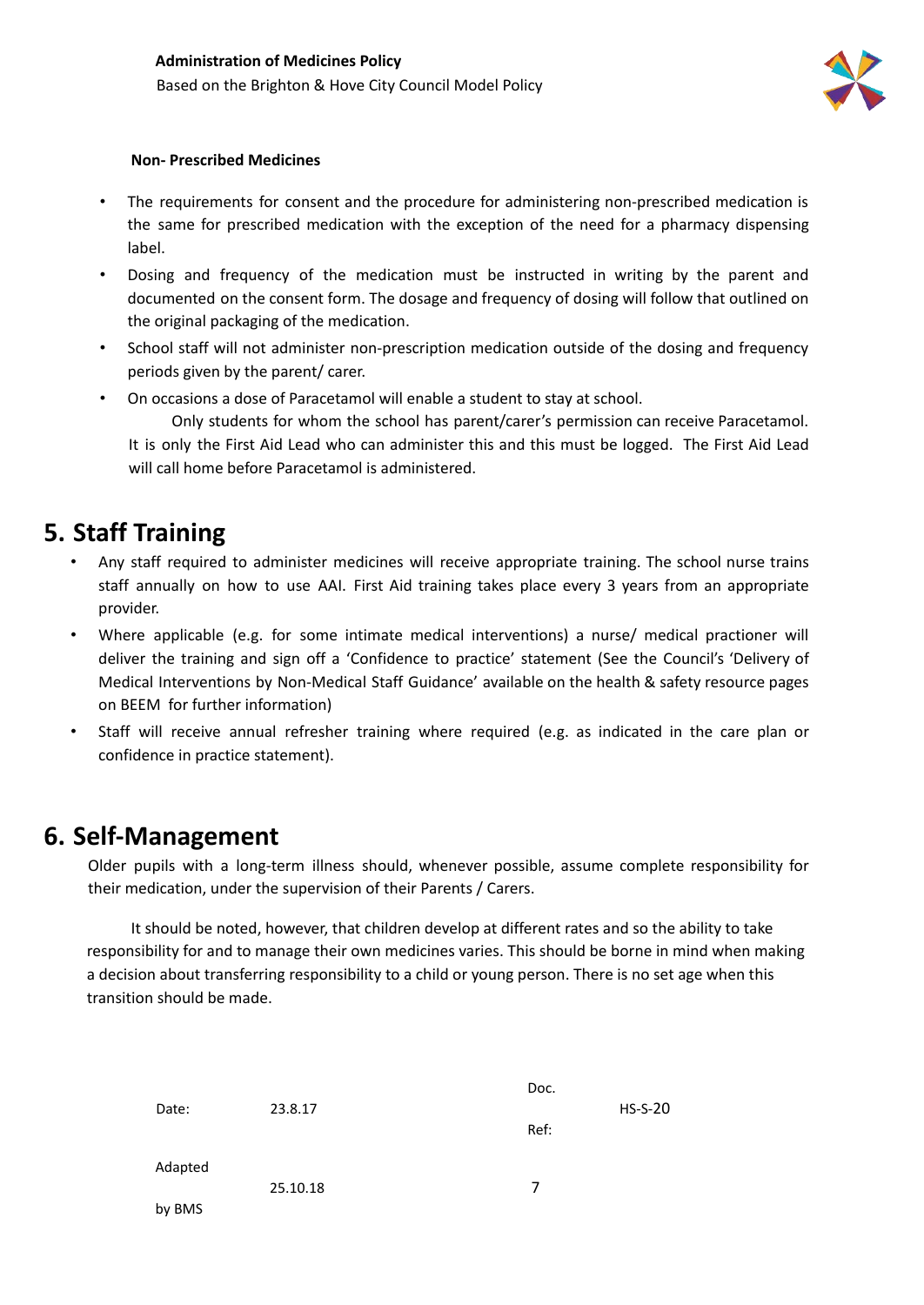

There may be circumstances where it is not appropriate for a child of any age to self-manage. Health Professionals need to assess, with Parents / Carers and children, the appropriate time to make this transition.

Where it is appropriate for pupils to self-manage, Parents / Carers will be required to complete a "Self-Management" form which will detail where the medicines are to be stored during the school day. This will normally be the medical room but arrangements may be made for the year office or Student Support to store the medicines, the logging of medicines held on site will continue to be the responsibility of the First Aid lead.

First Aid Lead to remind families on an annual basis of the need to cooperate with the management plan rather than to allow students to carry medicines with them undeclared.

## <span id="page-7-0"></span>**7. Refusal of Medicine**

If a child refuses to take medicine, we will not force them to do so, but this will be recorded on the 'Record of medication administered' and the parents /carers will be informed as soon as possible, on the same day. If a refusal to take medicines results in an emergency then our emergency procedures will be followed

## <span id="page-7-1"></span>**8. Educational Visits**

In line with the requirements of the Equalities Act, Blatchington Mill School will make reasonable adjustments so far as is reasonably practicable, to enable children with medical needs to participate fully and safely on visits. Educational Visits include any outing from school, both residential and non-residential, for the purposes of this policy.

- Risk assessments will be undertaken and will allow for children with medical needs. Where necessary an individual pupil risk assessment will be completed.
- Staff supervising excursions will be aware of any medical needs and the relevant emergency procedures that need to be followed.
- A copy of any Health Care Plans will be accessible on visits in the event of the information being needed in an emergency.
- If staff are concerned about whether they can provide for a child's safety, or the safety of other children on a visit, they will seek parental views and medical advice from the School Health Service and/or the child's GP/ specialist (in consultation with the parent/carer.

|         |          | Doc. |           |
|---------|----------|------|-----------|
| Date:   | 23.8.17  |      | $HS-S-20$ |
|         |          | Ref: |           |
|         |          |      |           |
| Adapted |          |      |           |
|         | 25.10.18 | 8    |           |
| by BMS  |          |      |           |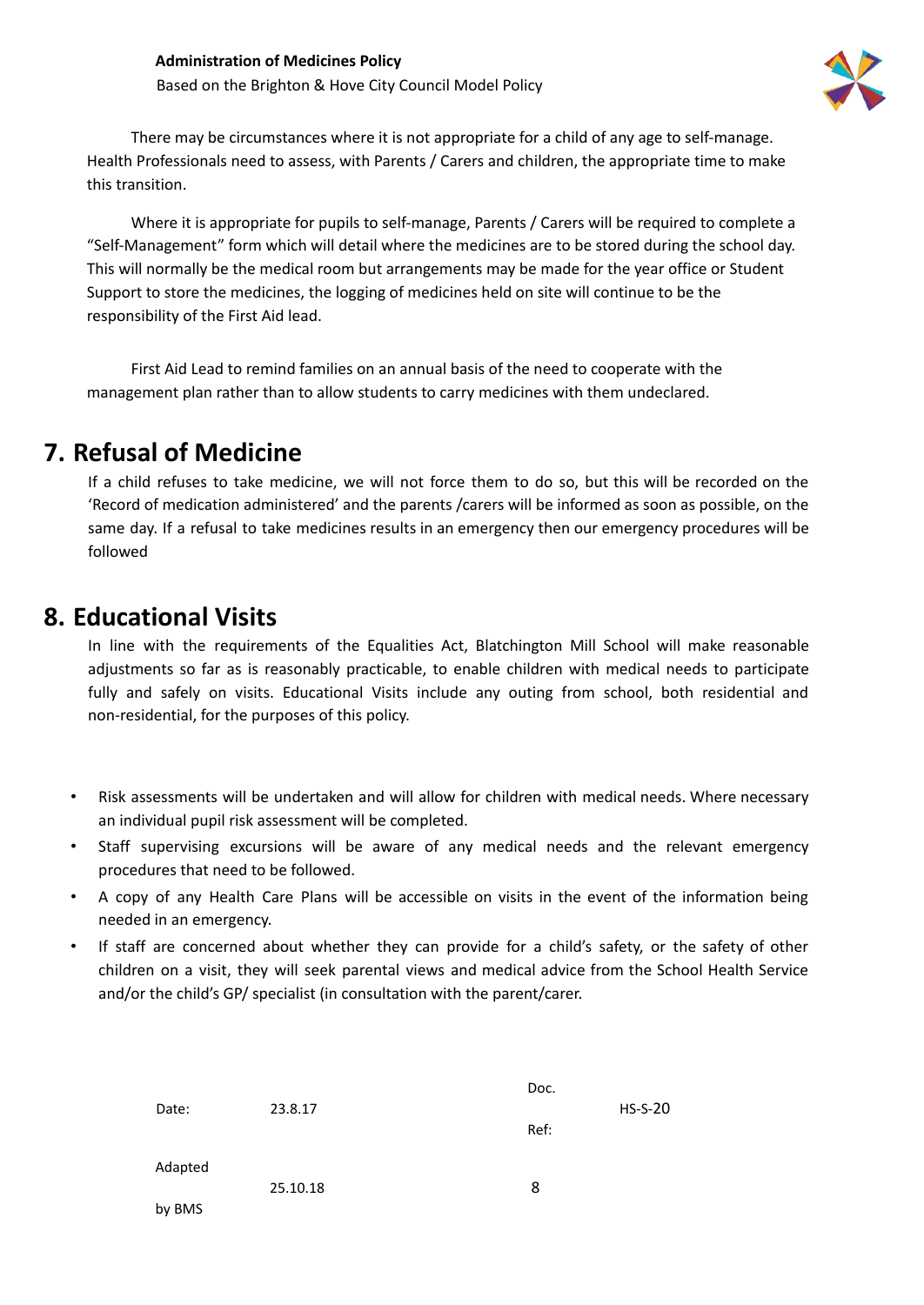

## <span id="page-8-0"></span>**9. Sporting Activities**

In line with the Equalities Act, Blatchington Mill School will make reasonable adjustments to enable children with medical needs to participate fully and safely in physical activities and extra-curricular sport. For many, physical activity can benefit their overall social, mental and physical health and well-being.

- There should be sufficient flexibility for all children to participate in ways appropriate to their own abilities
- Any restrictions on a child's ability to participate in physical activity and sport should be recorded in their individual Health Care Plan
- The school is aware of issues of privacy and dignity for children with particular needs
- Some children may need to take precautionary measures before or during exercise, and may also need to be allowed immediate access to their medicines such as Asthma inhalers.

## <span id="page-8-1"></span>**10. Equality, Diversity and Inclusion**

At Blatchington Mill School, we aim to ensure that no member of the school community experiences harassment, less favourable treatment or discrimination within the learning environment because of their sex, race, age, sexuality, gender identity, religion and disability.

We value the diversity of individuals within our school and do not discriminate against anyone because of 'differences'. We believe that all our children matter and we value their families too. We give our children every opportunity to achieve their best by taking account of our children's range of life experiences when devising and implementing school policies and procedures.

## <span id="page-8-2"></span>**11. Confidentiality**

Medical information will be kept secure in line with Data Protection requirements and sensitive information will only be shared with those staff that need to know . However, in a large school with a complex timetable as well as multiple extra curricular activities it has been decided to share medical information with all staff to ensure that all are best equipped to act appropriately in an emergency.

Medical information will be kept secure but readily accessible in the event of an emergency.

## <span id="page-8-3"></span>**12. Policy Review**

This policy will be regularly reviewed by the Governing Body and updated in line with Blatchington Mill School's Policy Schedule.

|         |          | Doc. |           |
|---------|----------|------|-----------|
| Date:   | 23.8.17  |      | $HS-S-20$ |
|         |          | Ref: |           |
|         |          |      |           |
| Adapted |          |      |           |
|         | 25.10.18 | 9    |           |
| by BMS  |          |      |           |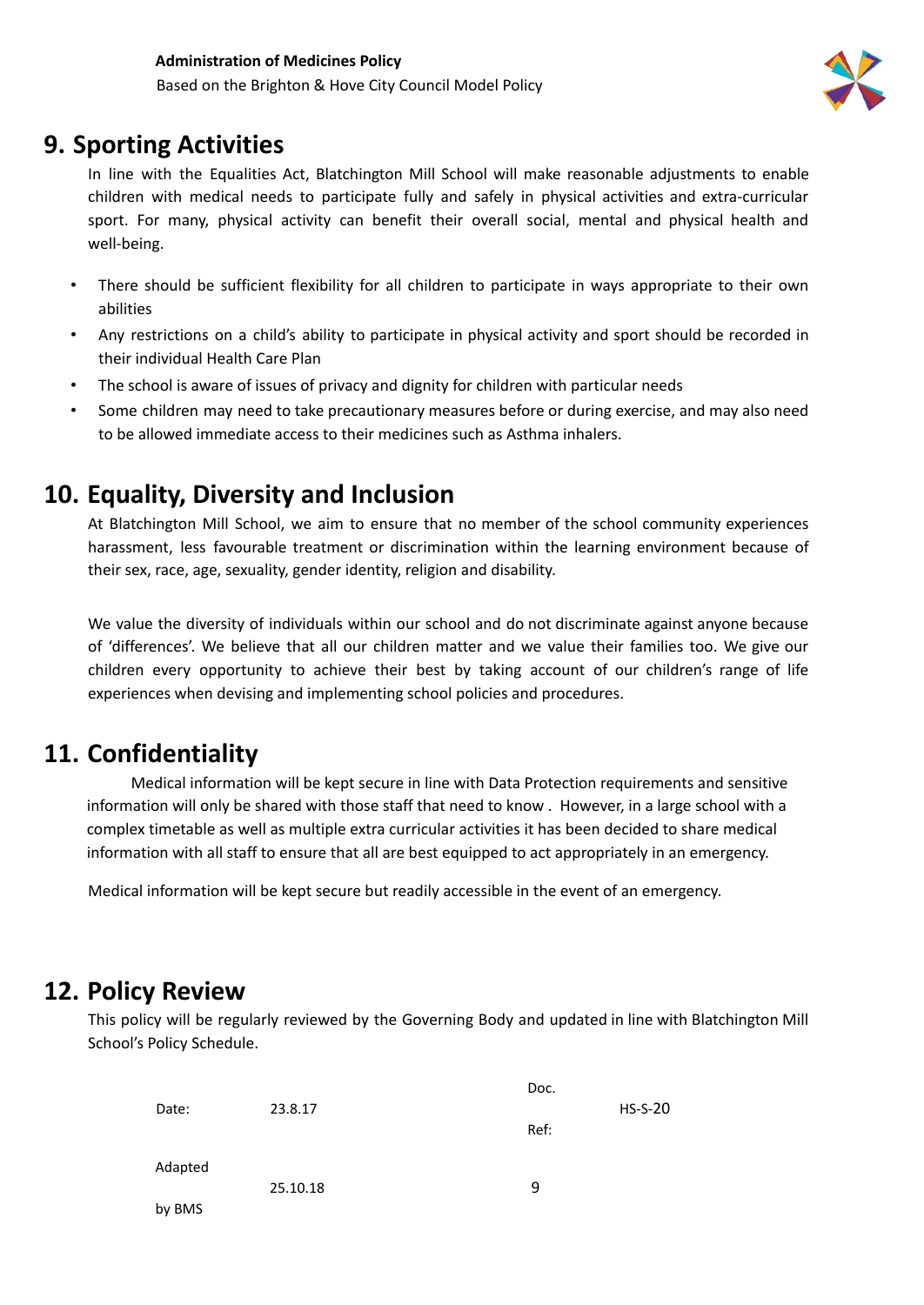

## <span id="page-9-0"></span>**13. Appendices (A – D edited separately)**

A Record of Medicine Administered to Children/Young People

B Example agreement for administering medicines

C Example staff training record

D Instruction for the administration of rectal Diazepam

E Medicines in/out log

|         |          | Doc. |           |
|---------|----------|------|-----------|
| Date:   | 23.8.17  |      | $HS-S-20$ |
|         |          | Ref: |           |
|         |          |      |           |
| Adapted |          |      |           |
|         | 25.10.18 | 10   |           |
| by BMS  |          |      |           |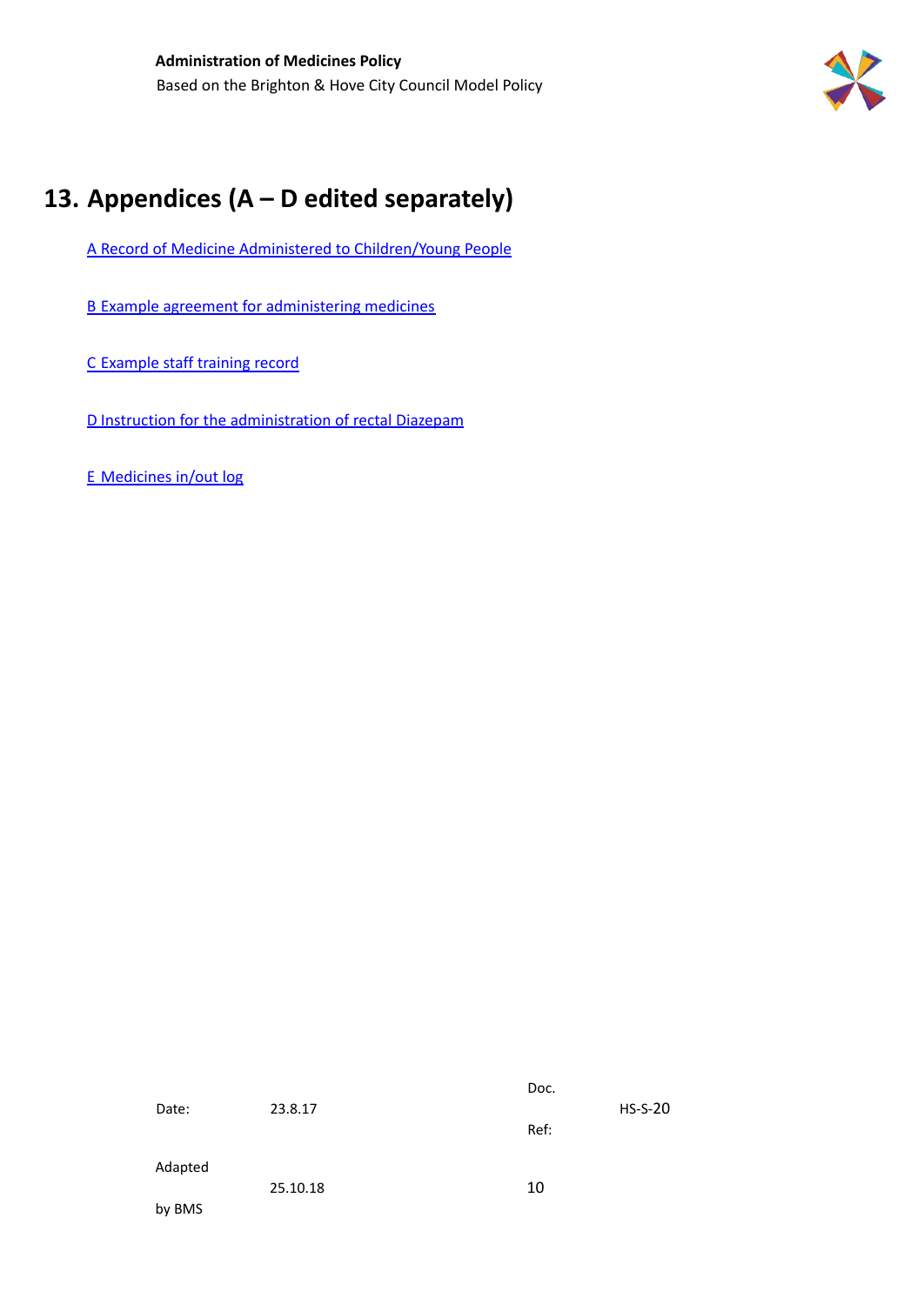## **Administration of Medicines Policy** Based on the Brighton & Hove City Council Model Policy



**Signed:**

**Date:**

**Relationship to child:**

|         |          | Doc. |           |
|---------|----------|------|-----------|
| Date:   | 23.8.17  |      | $HS-S-20$ |
|         |          | Ref: |           |
|         |          |      |           |
| Adapted |          |      |           |
|         | 25.10.18 | 11   |           |
| by BMS  |          |      |           |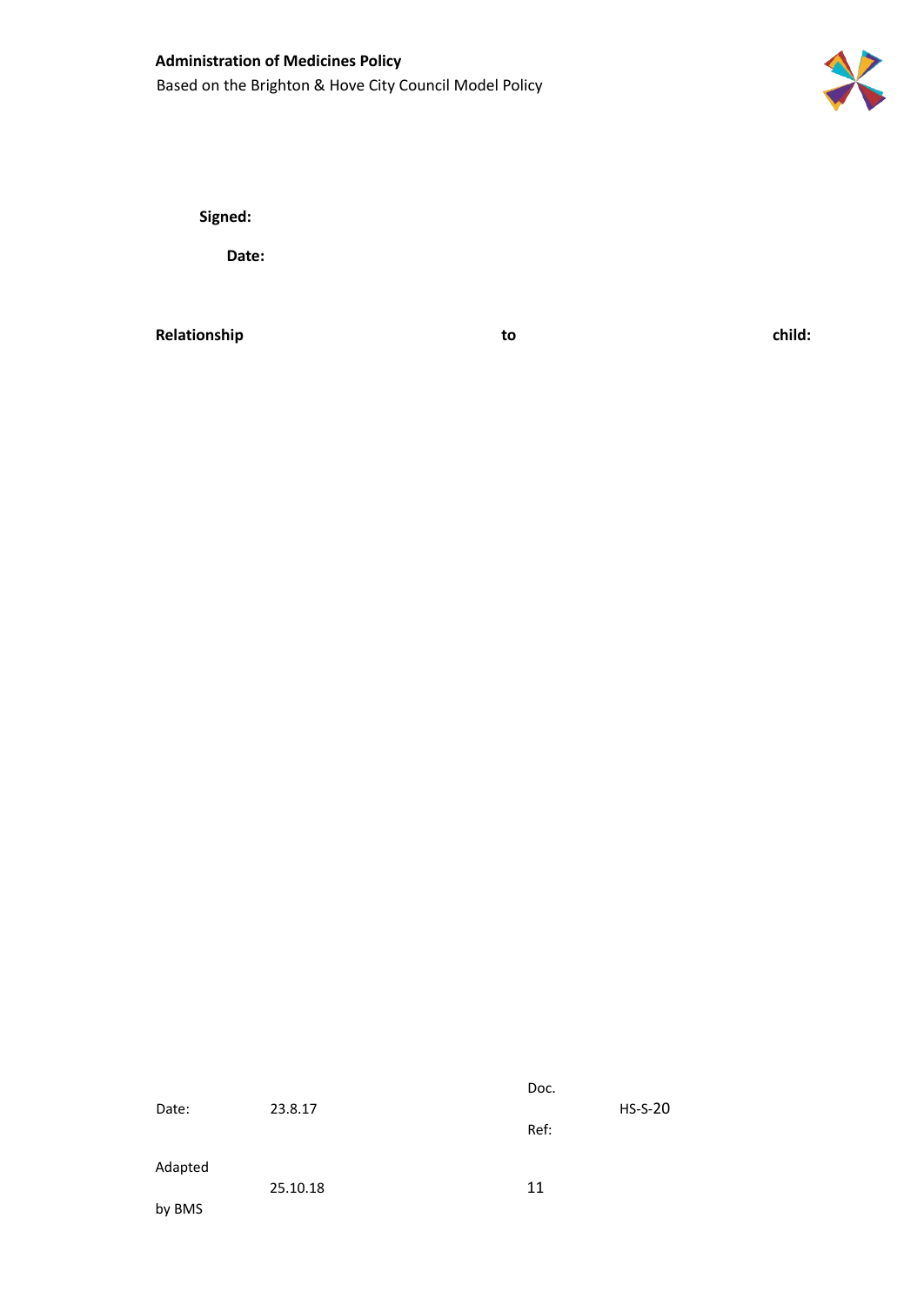#### **Administration of Medicines Policy** Based on the Brighton & Hove City Council Model Policy



# Print<br>Name Signature<br>of Staff Date Discontinued: Refused Any<br>Reactions Time Date Commenced: Dose<br>Given Special<br>Instructions Record of Medicine Administered Frequency Strength and<br>Form Name of<br>Medication

**E RECORD OF MEDICINE ADMINISTERED TO CHILDREN/YOUNG PEOPLE**

Date: 23.8.17 HS-S-20

Doc.

Ref:

Adapted

25.10.18 12

by BMS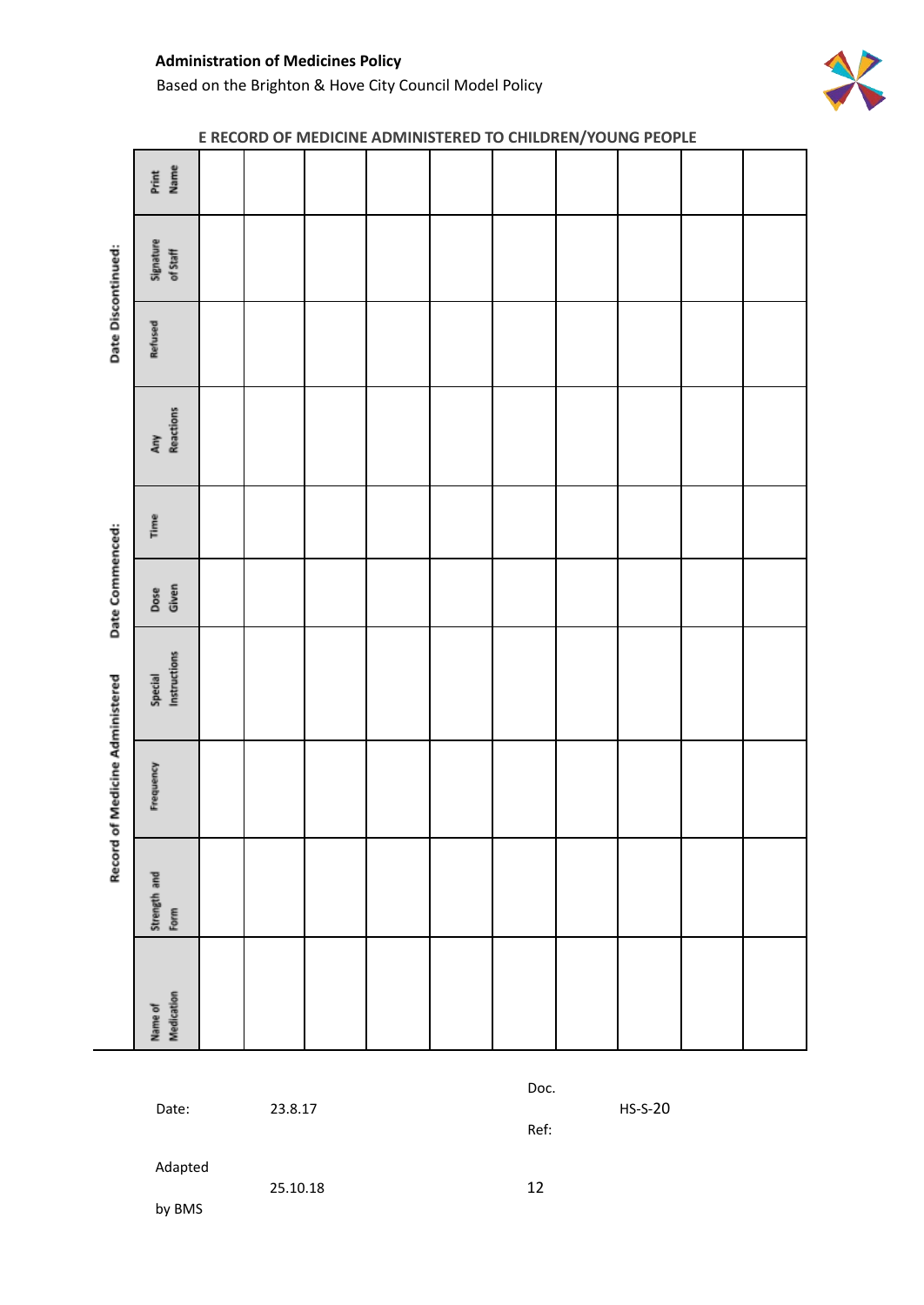### **Administration of Medicines Policy**

Based on the Brighton & Hove City Council Model Policy



| Childs |  |  |  |  |  |
|--------|--|--|--|--|--|
| å      |  |  |  |  |  |

| Date:   | 23.8.17  | Doc. | $HS-S-20$ |
|---------|----------|------|-----------|
|         |          | Ref: |           |
| Adapted |          |      |           |
| by BMS  | 25.10.18 | 13   |           |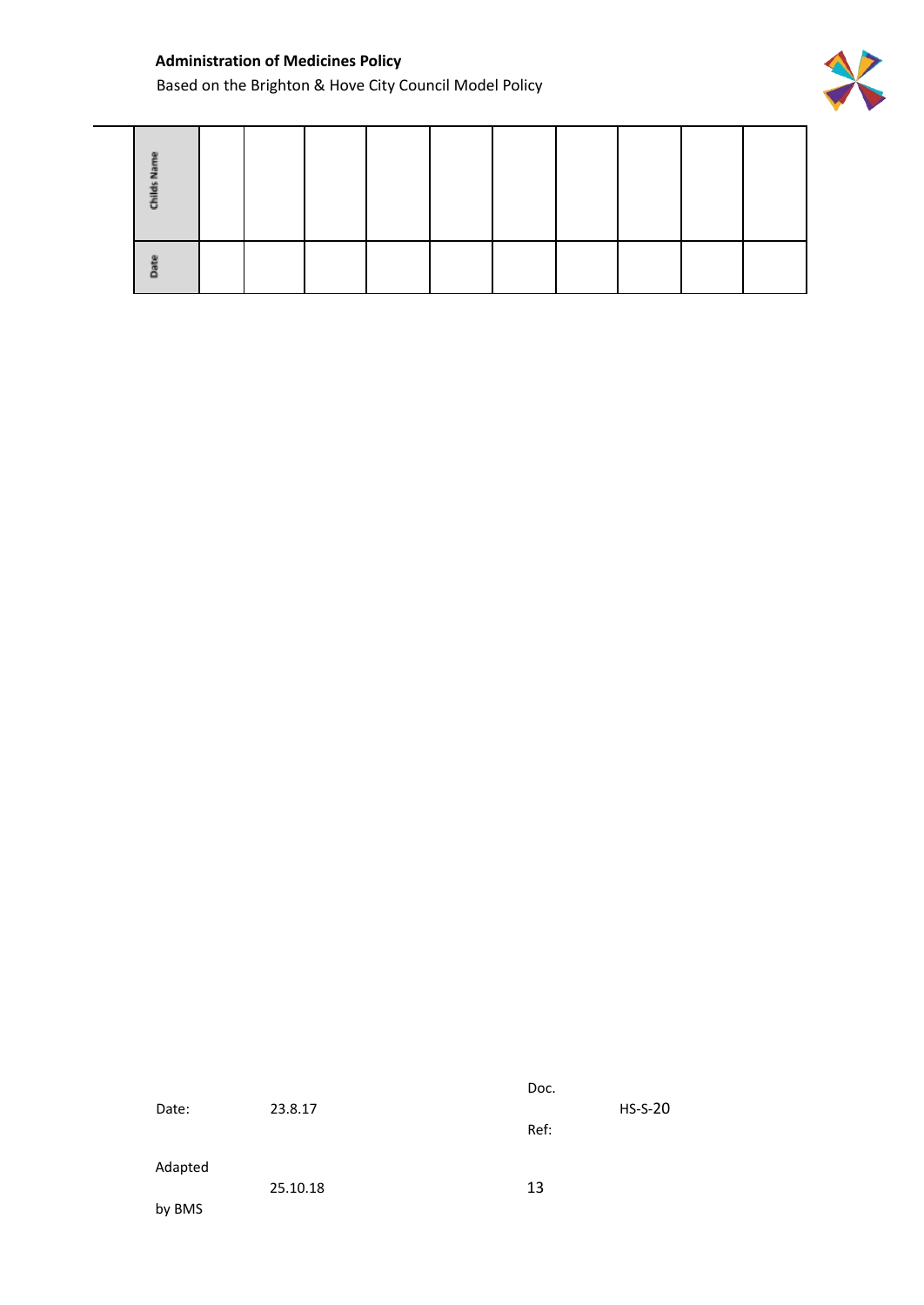

**F EXAMPLE HEADTEACHER/ HEAD OF SETTING AGREEMENT TO ADMINISTER MEDICINE**

Dear

I agree that (name of child) will receive (quantity and name of medicine) every (add time medicine to be administered, e.g. lunchtime or afternoon break).

(Name of child) will be given/supervised whilst they take their medication by (name of member of staff).

This arrangement will continue until (either end date of course of medicine or until instructed by parents).

Date:

Signed:

(Headteacher/ Settings Manager)

Date: 23.8.17 Doc. Ref: HS-S-32 Adapted by BMS 25.10.18 27

**G EXAMPLE OF FORM FOR RECORDING MEDICAL TRAINING FOR STAFF**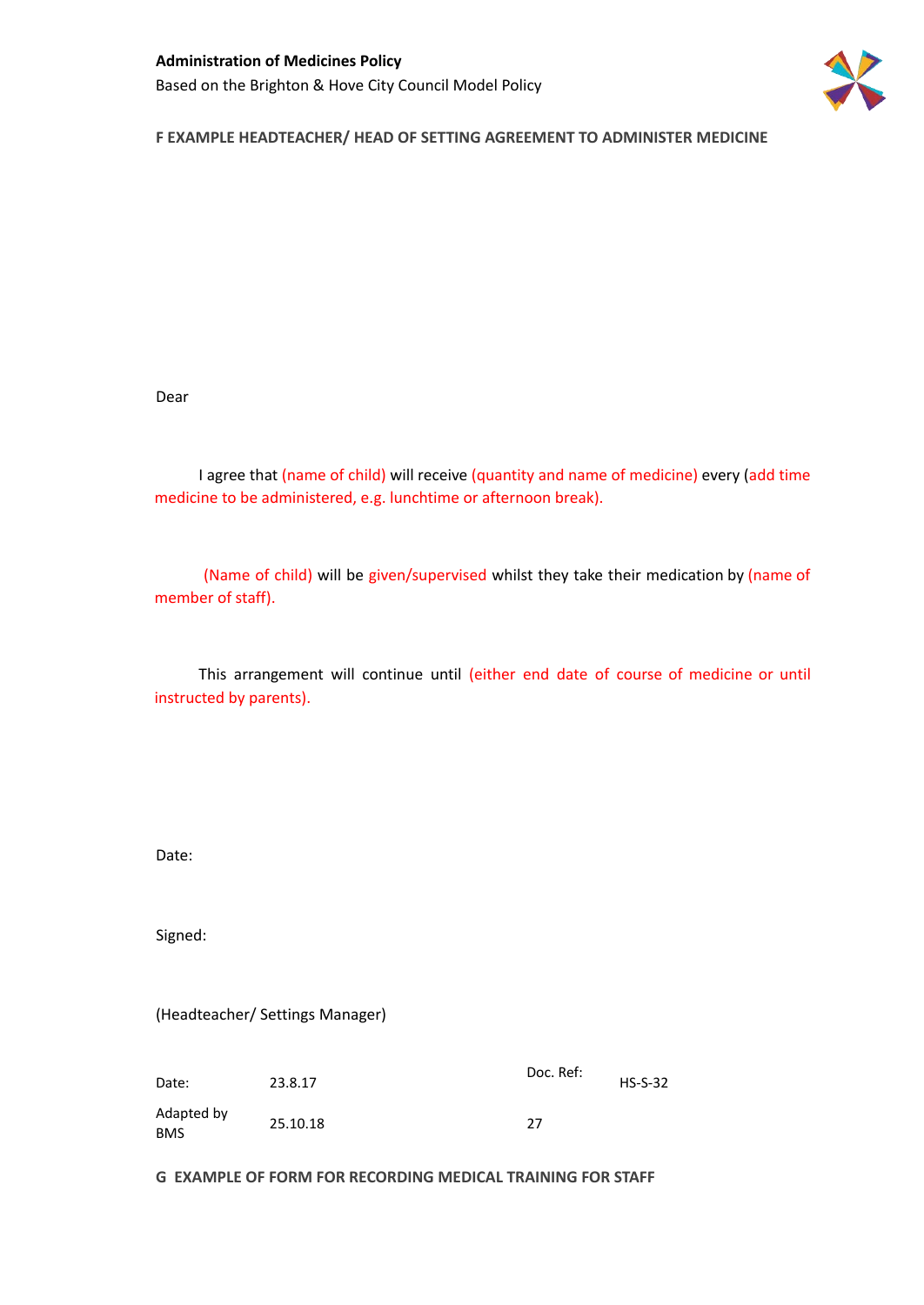

| <b>Name</b>                      |  |
|----------------------------------|--|
| <b>Type of Training received</b> |  |
| <b>Date Completed</b>            |  |
| <b>Training Provided By</b>      |  |

I confirm that add name has received the training detailed above and is competent to carry out add details of medication and/or procedure.

| <b>Trainer's Signature</b> |  |
|----------------------------|--|
| <b>Date</b>                |  |

I confirm that I have received the training detailed above.

| <b>Staff Signature</b>   |          |              |             |  |
|--------------------------|----------|--------------|-------------|--|
| <b>Date</b>              |          |              |             |  |
| Date:                    | 23.8.17  | Doc.<br>Ref: | $HS- S- 32$ |  |
| Adapted by<br><b>BMS</b> | 25.10.18 | 28           |             |  |

| <b>Suggested Review Date</b> |  |
|------------------------------|--|
|                              |  |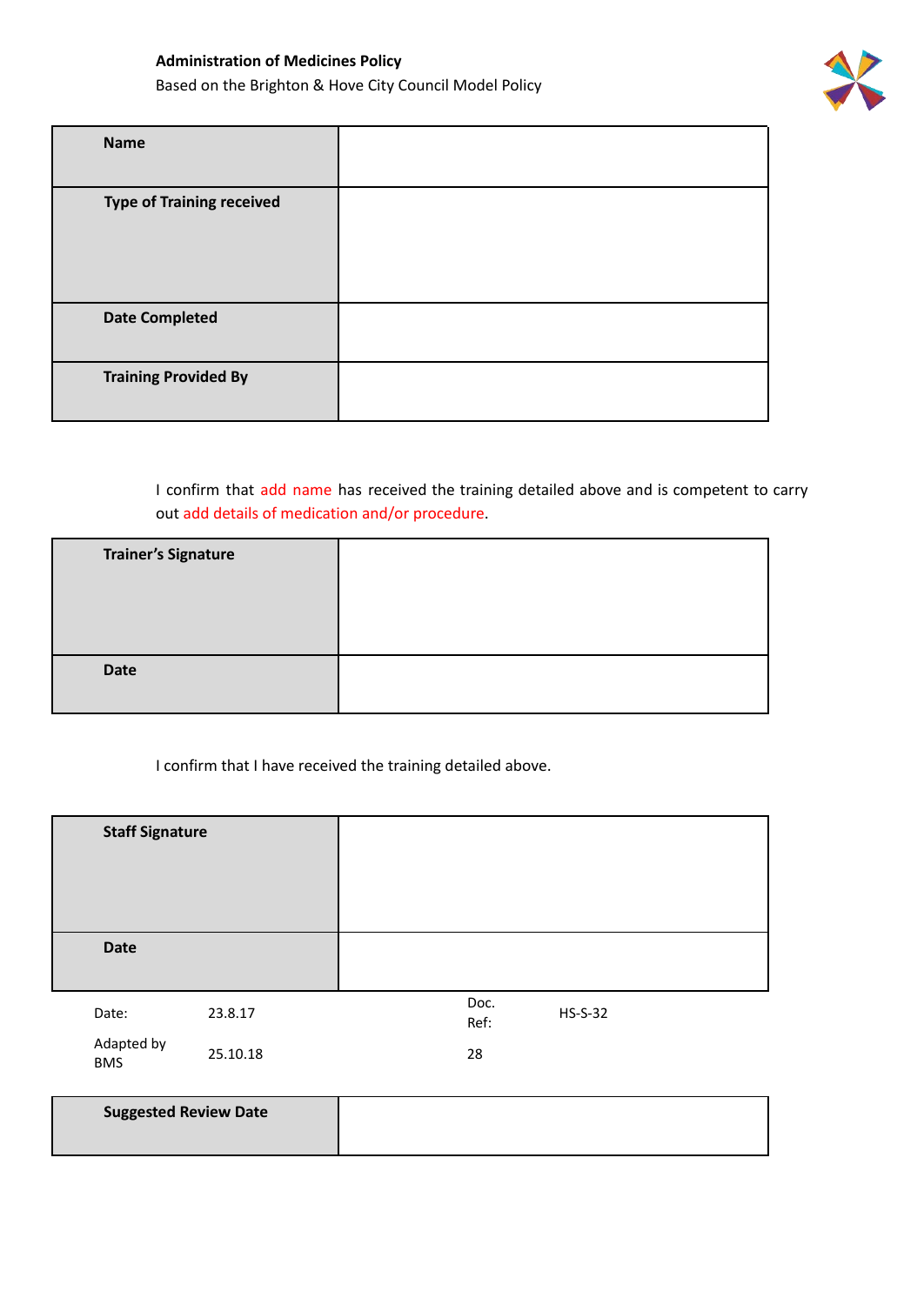

| Date:                    | 23.8.17  | Doc.<br>Ref: | $HS-S-32$ |
|--------------------------|----------|--------------|-----------|
| Adapted by<br><b>BMS</b> | 25.10.18 | 29           |           |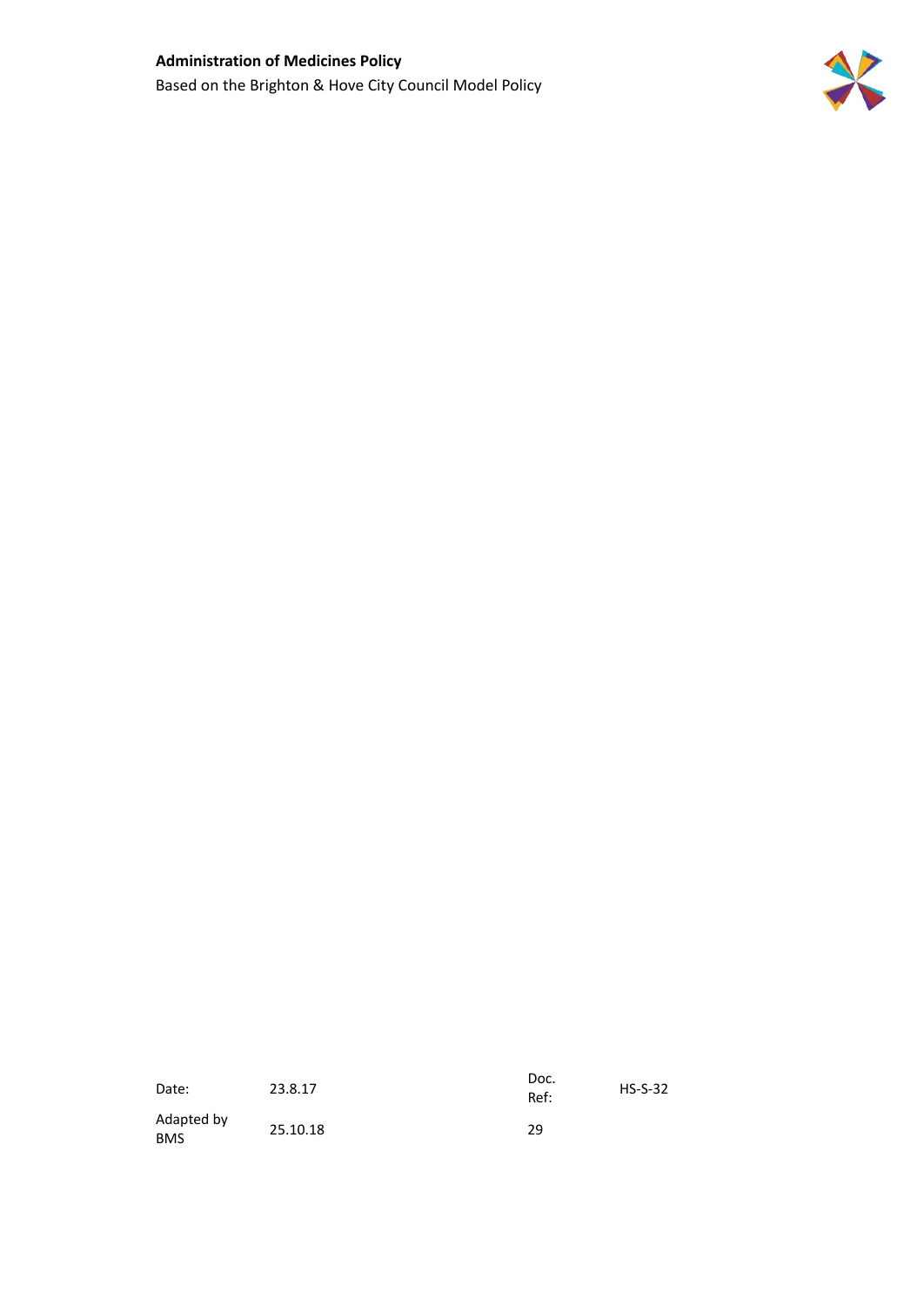

#### **H INSTRUCTIONS FOR THE ADMINISTRATION OF RECTAL DIAZEPAM**

Guidelines for the administration of rectal Diazepam in epilepsy and febrile convulsion for non-medical/ non-nursing staff.

| <b>NAME OF CHILD/YOUNG PERSON:</b> |  |
|------------------------------------|--|
| D.O.B                              |  |

| <b>SEIZURE CLASSIFICATION AND/OR</b><br><b>DESCRIPTION OF SEIZURES WHICH MAY</b><br><b>REQUIRE RECTAL DIAZEPAM</b><br>Record all details of seizures e.g. goes stiff,<br>falls, convulses down both sides of body,<br>convulsions last 3 minutes etc. Include<br>information re: triggers, recovery time<br>etc. |  |
|------------------------------------------------------------------------------------------------------------------------------------------------------------------------------------------------------------------------------------------------------------------------------------------------------------------|--|
| <b>USUAL DURATION OF SEIZURE</b>                                                                                                                                                                                                                                                                                 |  |
| <b>OTHER USEFUL INFORMATION</b>                                                                                                                                                                                                                                                                                  |  |
| DIAZEPAM TREATMENT PLAN                                                                                                                                                                                                                                                                                          |  |
| WHEN SHOULD RECTAL DIAZEPAM BE<br><b>ADMINISTERED</b><br>Include whether it is after a certain length of<br>time or number of seizures.<br>e.g. For a tonic/clonic seizure lasting 5<br>minutes or 2 tonic/clonic seizures without<br>recovery in-between                                                        |  |
| <b>INITIAL DOSAGE: How much rectal</b><br>Diazepam given initially                                                                                                                                                                                                                                               |  |
| <b>USUAL REACTION(S) TO RECTAL</b><br><b>DIAZEPAM</b>                                                                                                                                                                                                                                                            |  |
| <b>ACTION TO TAKE IF THERE ARE</b><br>DIFFICULTIES IN THE ADMINISTRATION<br>OF RECTAL DIAZEPAM e.g. constipation or<br>diarrhoea<br>CAN A SECOND DOSE OF RECTAL                                                                                                                                                  |  |
| <b>DIAZEPAM BE GIVEN</b>                                                                                                                                                                                                                                                                                         |  |

|         |          | Doc. |           |
|---------|----------|------|-----------|
| Date:   | 23.8.17  |      | $HS-S-20$ |
|         |          | Ref: |           |
| Adapted |          |      |           |
|         | 25.10.18 | 1    |           |
| by BMS  |          |      |           |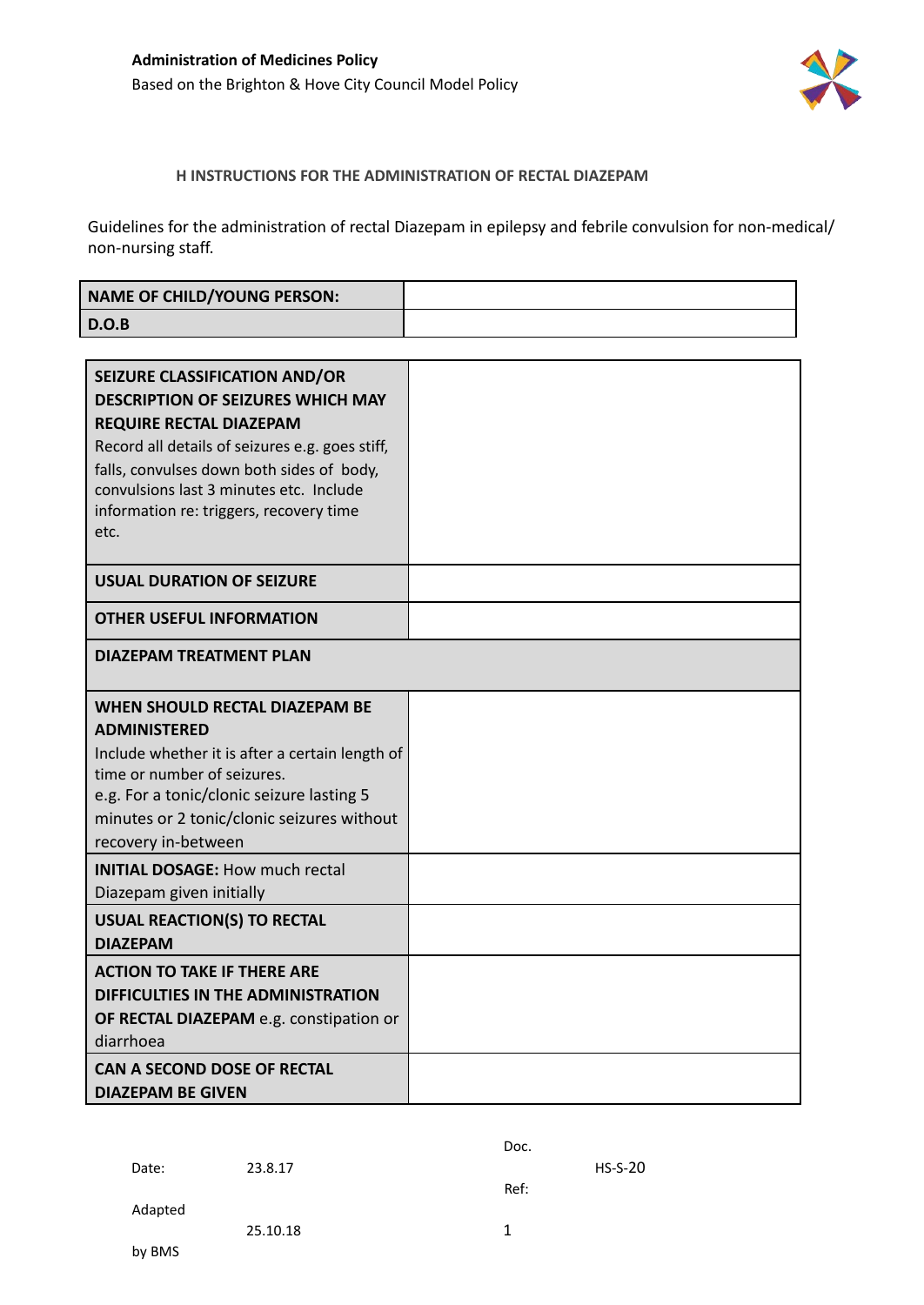

| IF YES, AFTER HOW LONG CAN A SECOND<br>DOSE OF RECTAL DIAZEPAM BE GIVEN<br>(State the time to have elapsed before<br>readministration takes place)                           |  |
|------------------------------------------------------------------------------------------------------------------------------------------------------------------------------|--|
| <b>HOW MUCH RECTAL DIAZEPAM IS GIVEN</b><br><b>AS A SECOND DOSE</b>                                                                                                          |  |
| <b>WHEN SHOULD THE PERSON'S USUAL</b><br><b>DOCTOR BE CONSULTED</b>                                                                                                          |  |
| <b>WHEN SHOULD 999 BE DIALLED FOR</b><br><b>EMERGENCY HELP</b><br>e.g. if the full prescribed dose of rectal<br>Diazepam fails to control the seizure                        |  |
| WHO SHOULD WITNESS THE<br><b>ADMINISTRATION OF RECTAL</b><br><b>DIAZEPAM?</b> (e.g. another member of staff<br>of the same sex)                                              |  |
| <b>PRECAUTIONS - UNDER WHAT</b><br><b>CIRCUMSTANCES SHOULD RECTAL</b><br><b>DIAZEPAM NOT BE USED e.g Oral</b><br>diazepam already administered within the<br>last X minutes. |  |
| DETAILS OF WHO/WHERE NEEDS TO BE<br><b>INFORMED</b> e.g. Prescribing GP/ Parents/<br>carers                                                                                  |  |

**All occasions when rectal Diazepam is administered must be recorded.**

#### **THIS PLAN HAS BEEN AGREED BY THE FOLLOWING:**

|                                                                             | Signature | <b>Date</b> |
|-----------------------------------------------------------------------------|-----------|-------------|
| <b>PRESCRIBING DOCTOR</b>                                                   |           |             |
| <b>AUTHORISED PERSON(S) TRAINED TO</b><br><b>ADMINISTER RECTAL DIAZEPAM</b> |           |             |
| <b>PARENT/CARER</b>                                                         |           |             |

|         |          | Doc. |           |
|---------|----------|------|-----------|
| Date:   | 23.8.17  |      | $HS-S-20$ |
|         |          | Ref: |           |
| Adapted |          |      |           |
| by BMS  | 25.10.18 | 2    |           |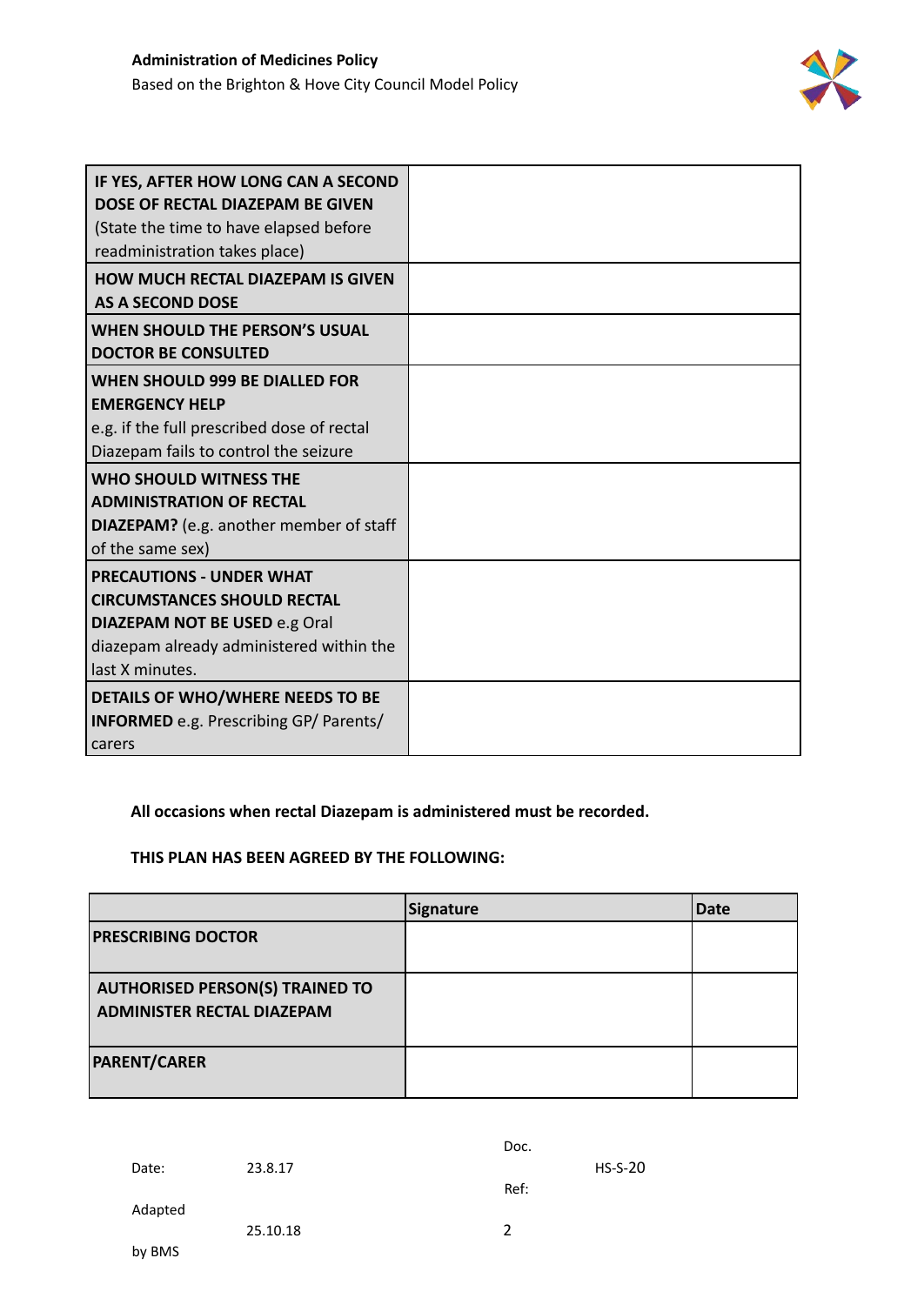

#### **I MEDICATION IN/ OUT LOG INCLUDING DISPOSAL DETAILS**

| V OUT Log          |          |           |       |                     |                    |          |           |
|--------------------|----------|-----------|-------|---------------------|--------------------|----------|-----------|
|                    |          |           | $5\,$ |                     |                    |          |           |
| Strength<br>& Form | Quantity | Signature | Name  | Name of<br>Medicine | Strength<br>& Form | Quantity | Signature |
|                    |          |           |       |                     |                    |          |           |
|                    |          |           |       |                     |                    |          |           |
|                    |          |           |       |                     |                    |          |           |
|                    |          |           |       |                     |                    |          |           |
|                    |          |           |       |                     |                    |          |           |
|                    |          |           |       |                     |                    |          |           |
|                    |          |           |       |                     |                    |          |           |
|                    |          |           |       |                     |                    |          |           |
|                    |          |           |       |                     |                    |          |           |

Medication IN

 $\underline{\underline{\mathbf{z}}}$ 

Adapted

by BMS

Doc.

Ref:

Date: 23.8.17 HS-S-20

25.10.18 3